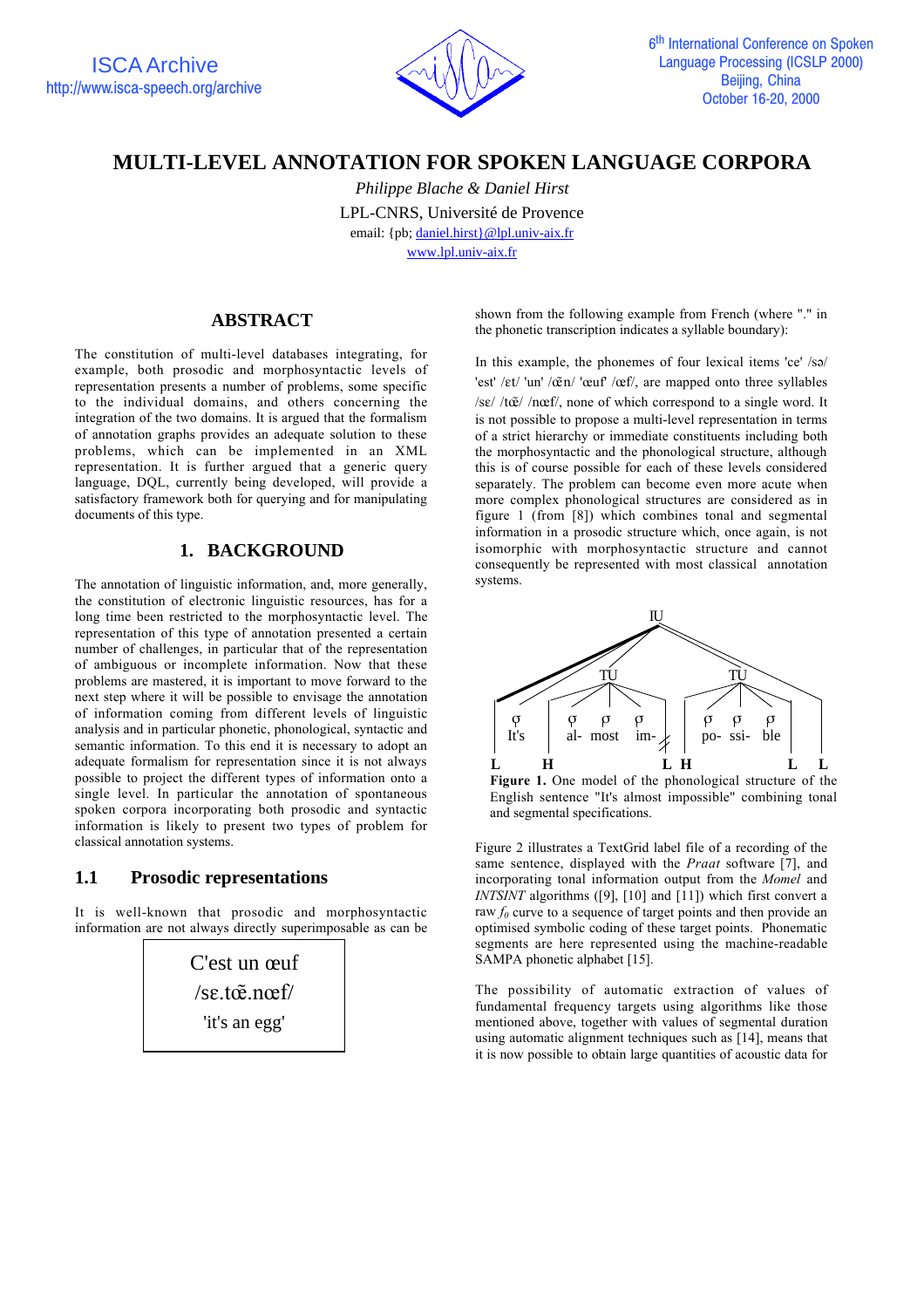

**Figure 2.**  $f_0$  display (top) and TextGrid label file with sentence, word, syllable, phoneme and tonal (INTSINT) labels (bottom) from a recording of the example illustrated in Figure 1.

a number of languages, a result which will undoubtedly prove beneficial for testing prosodic modelling on a multilingual basis. In order to evaluate the adequacy of different models of prosodic structure for predicting this sort of fine phonetic detail, it is crucial to be able to combine phonological representations such as that of figure 1 with acoustic data such as that in figure 2 into a uniform system of annotation.

### **1.2 Syntax of spoken corpora**

The syntactic annotation of spoken corpora also poses a number of specific problems. It has been shown for one thing [5] that it is often impossible to dissociate different levels of linguistic analysis, syntactic descriptions often needing for example to refer to intonation as distinguishing criteria. The simultaneous representation of a number of different levels of annotation for a given corpus would consequently be extremely useful.

There are, furthermore, a number of specific constructions and devices in this type of corpora which cannot be naturally represented with a tree-structure. Among these are several phenomena associated with dysfluencies and repairs which, it has been proposed, are best analysed by a paradigmatic rather than a syntagmatic representation (cf. for example [5], [6]). Thus in the following

(1). dés l'arrivée sur cette frontière {qui est blafarde | qui est {sinistre | véritablement sinistre}}comme toutes les frontières (as soon as we arrived on the border which is pale, which is sinister, really sinister, like all borders)

The successive elements (in curly brackets separated by the symbol '|') can be considered paradigmatic variants, the last of which is taken, in this case, as the intended message. Cases like this need to be distinguished from other superficially similar examples such as

(2). on réduit, on réduit, il arrive un moment où on ne plus réduire (we reduce, we reduce, there comes a moment when

we can't reduce any more)

where the repeated elements are part of an expressive device, each element reinforcing the previous one rather than replacing it as in example (1).

#### **2. ANNOTATION GRAPHS**

The formalism of Annotation Graphs proposed by [1], [2] provides a satisfactory solution to the difficulties of annotation described in the preceding section. The same input can be annotated by different subsets of arcs corresponding to different levels of annotation (prosodic, syntactic etc.). A specific level of linguistic representation thus corresponds to a subset of the general graph.

Since the representation is a graph and not a tree there is nothing to stop association lines from crossing, making it possible to represent levels which are not directly superimposable. The only constraint for annotation is that events be describable in terms of a set of discrete linearly ordered (or at least partially ordered) moments which constitute the nodes of the graph. These moments in turn can be indexed by an offset reference to a basic timeline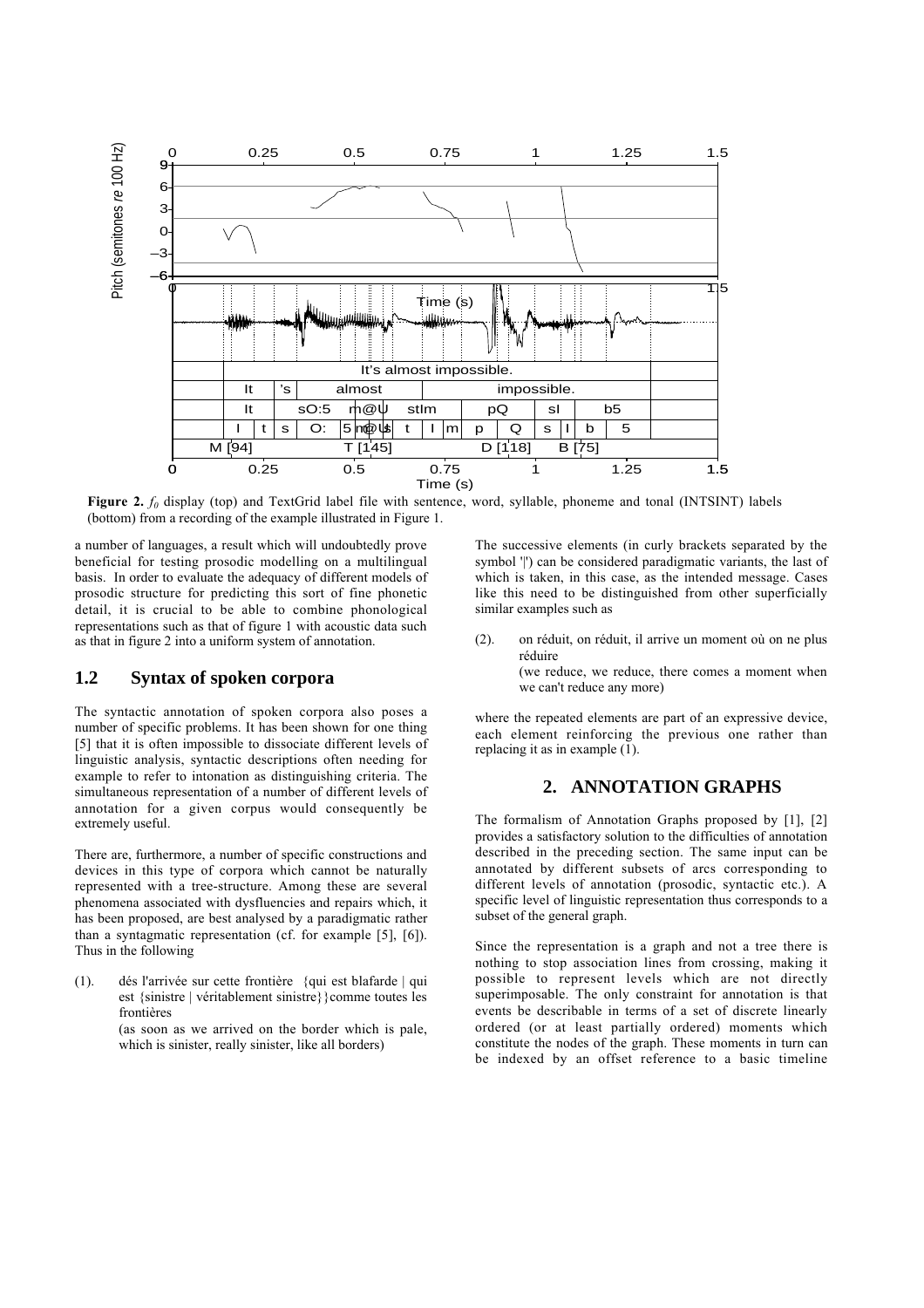

**Figure 3.** Annotation graph combining information from the phonological structure in figure 1 and acoustic information from the TextGrid label file in Figure 2.

associated, for example, with a physical object such as a speech signal, or to some more abstract specification of linear order.

Figure 3 shows an example of part of an annotation graph combining information from the phonological representation in figure 1 and acoustic data from the TextGrid label file illustrated in Figure 2.

The acoustic signal provides a common reference for the alignment of the tonal segments M, T etc with respect to the phonematic segments or with respect to the more abstract levels of structure (syllables, words, tonal units, intonation units or whatever other higher level prosodic units might be used in the annotation).

Tonal targets, which unlike the other prosodic and syntactic categories constitute temporal points rather than intervals, are represented in figure 3 by an arc with identical start and end nodes. This makes it possible to code this type of information while maintaining the general strategy of encoding content on the arcs rather than on the nodes of the graph. There are of course other ways of encoding this information (cf. [1] for discussion).

Another advantage of this type of annotation is the possibility of specifying information concerning just a part of the input data without necessarily building a complete structural analysis. In the case of syntax, this means it is possible to associate an arc with a set of properties characterising the corresponding part of the data. This type of syntactic annotation is particularly useful in the case of non-derivational formalisms such as that of Property Grammars which have the specificity of providing partial analyses.

# **3. XML CODING OF ANNOTATION GRAPHS**

The XML language specifically excludes the possibility of cross embedding. Thus a representation such as:

<word><syll><phone>s</phone></word> <phone>E</phone></syll>…

would be refused by any XML parser as ill formed. Despite the fact, annotation graphs can be represented with XML. One solution is to code the nodes and the arcs which constitute the annotation graph as independent empty XML elements.

A node would then consist of an empty three-argument XML element:

```
<node; id="n1"; time="0.000"/>
<node; id="n2"; time="0.139"/>
<node; id="n3"; time="0.224"/>
…
<node; id="n21"; time="0.161"/>
<node; id="n22"; time="0.545"/>
```
while an arc could consist of an empty six-argument element:

```
\langlearc; id="a1"; begin node="n1"; end node="n2";
category="phone"; content="I"/>
\langlearc; id="a2"; begin node="n2"; end node="n3";
category="phone"; content="t"/>
…
<arc; id="a31"; begin_node="n21"; end_node="n21";
category="tone"; content="M"/>
\langlearc; id="a32"; begin node="n22"; end node="n22";
category="tone"; content="T"/>
```
More general solutions have recently been proposed within the framework of the ATLAS architecture [2].